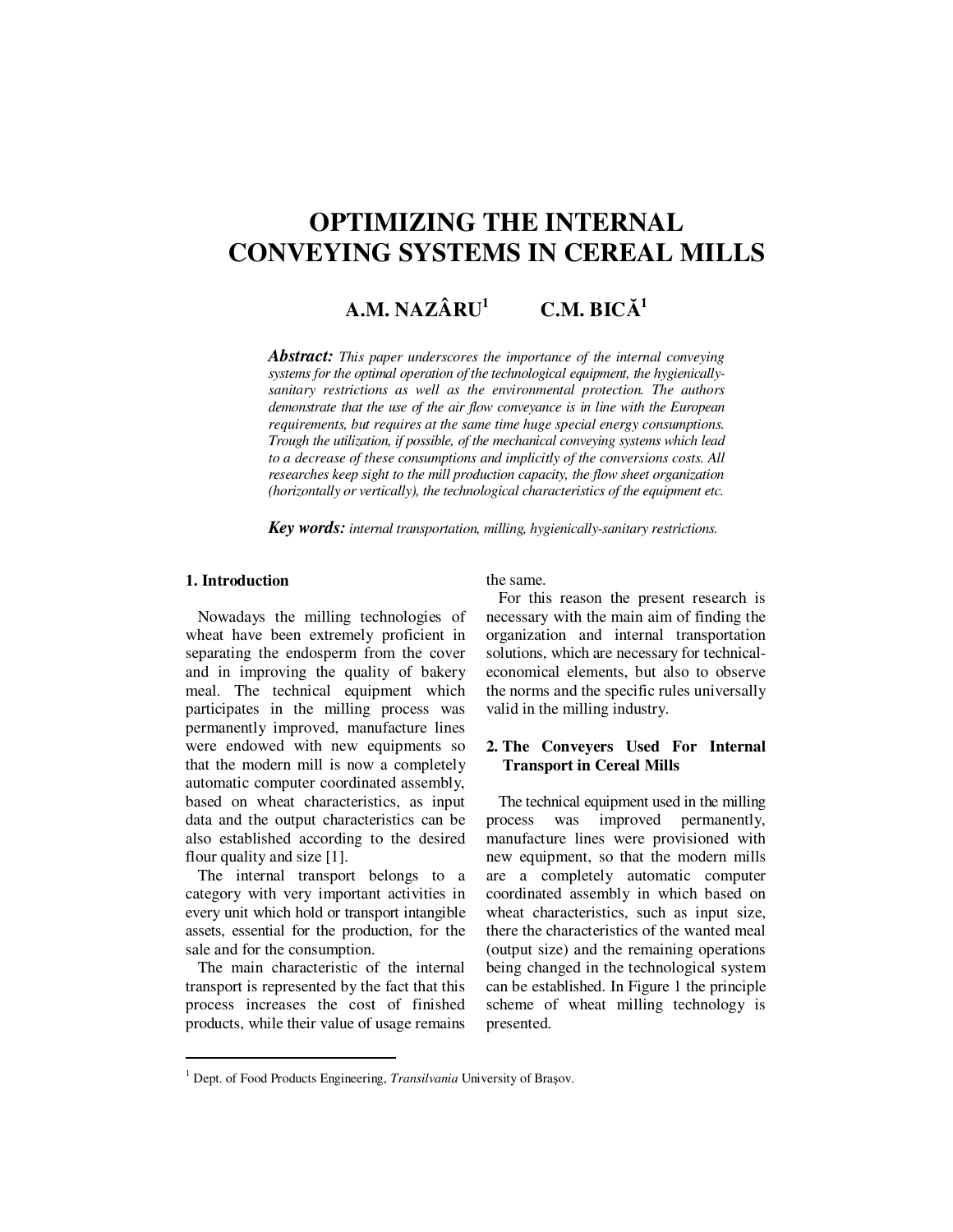

Fig. 1. *The main diagram of wheat milling technology* 

In modern mills, where hygienic restrictions allow it, pneumatic transportation with great energy consumption as well as mechanical and gravitational transportation are equally used in internal transport. The mechanical transport can be realized with many types of conveyers, which are chosen according to many criteria, but almost in any situation two constructive types, with different power consumptions can be used. The gravitational transport is met on the flow-sheet from mostly any mills, the mechanical transport is used in old mills and partially in new ones, and the pneumatic transport is used in mills built after 1960's and in restyled mills.

## **2.1. The Gravitational Transport**

The gravitational transport in mills represents more than 60% of the vertical transport - downwards from an upper level. When gravitational transport is performed the fractions result in the passage of sift, these fractions being re-conveyed to other technological phases. This transportation type is made through pipelines made from different materials (wood or steel sheets).

For the products to be transported through this method it is necessary for the etch angle of the pipeline to be in concordance with the product characteristics.

Beside the proper etch angle, for a good operation, the pipelines must assure a perfect tightness. The pipelines made from wood assure a better tightness than the pipelines from metals. Through frequent changing steps in the milling diagram, the gravitational transport lines are modified very often. With direction changes it is necessary to punch the bridging in the points where the

pipelines pass through it, without damaging the resistance system of the building.

The transport installations used in gravitational transport are the *gravity spiral conveyers* (Figure 2) or the *cradle* type [3].

These are formed of many drop-forged fixed segments placed on a central soldier. The speed movement of the products depends on the size of the etch angle of the screw and on the surface condition.



Fig. 2. *Gravitational spiral conveyer* [3]

# **2.2. The Mechanical Transport in the Cereals Mills**

Vertical transportation with upraise advancing is realized by means of a *bucket elevator*, and the one on the horizontal line with a *conveyer worm*.

The majority of *bucket elevators* (Figure 3) used in the milling process are made of wood, are driven by a centralized transmission, the cups having a larger opening and the discharge being done gravitationally, except for the bucket elevator in grit I, where the discharge is done in a mixed way (gravitational and centrifugal) [3].

Bucket elevators are by far the most hazardous equipment used in grain mills. Tests have shown that elevator legs routinely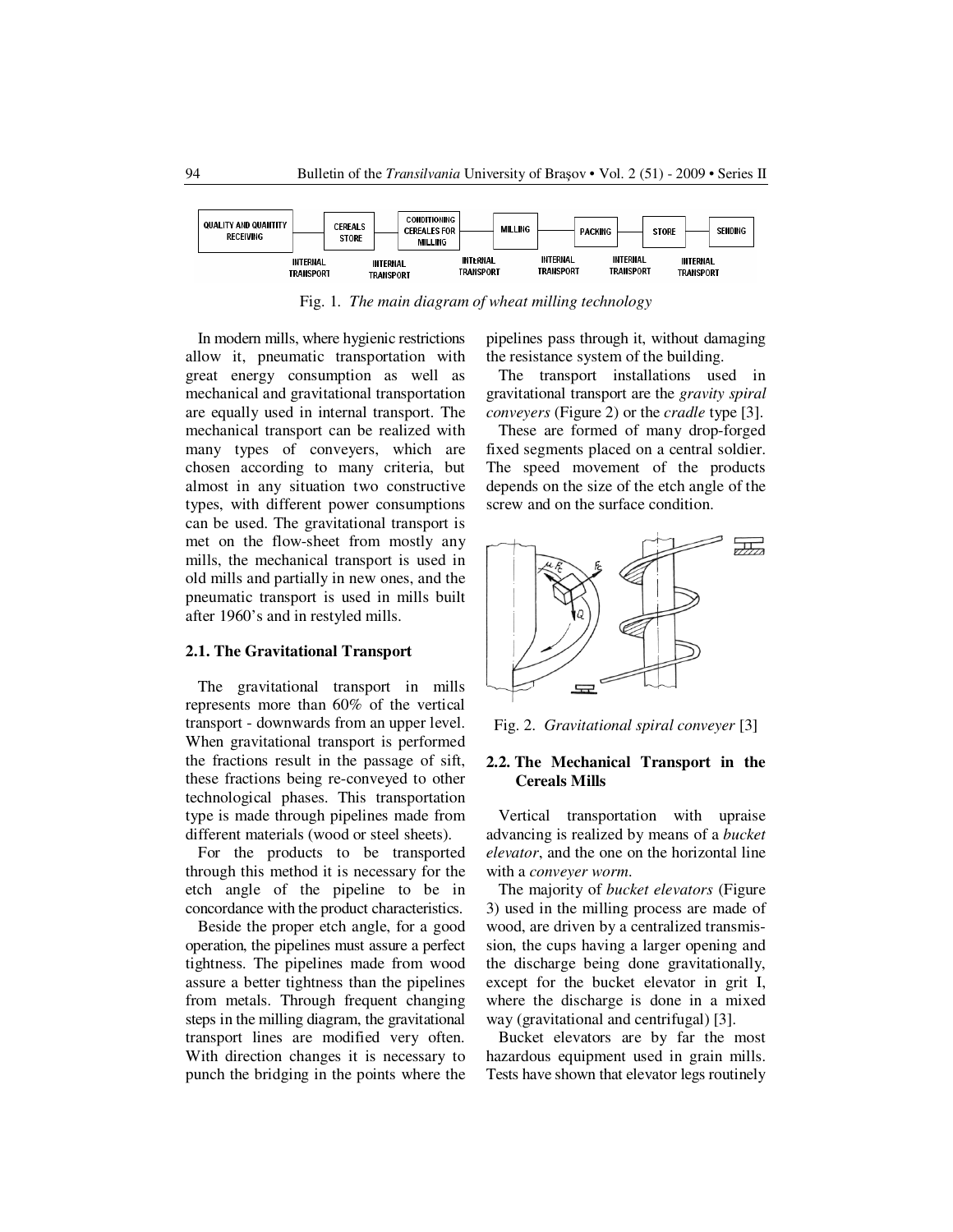

Fig. 3. *Bucket elevator* 

produce airborne dust levels exceeding the minimum explosive concentration. Although any location where dust is present can be hazardous under certain conditions, bucket elevators are exceptionally hazardous.

Development of specific preventive and protective measures for bucket elevators should be given high priority. Certain techniques, such as the use of slow speed legs, appear advantageous and should be further developed. The advantages of using plastic buckets to reduce the chance of sparks should be evaluated, along with the possible disadvantages associated with the addition of flammable materials, the possibility of static charge build-up on plastic buckets, and the possibility of health hazards from the burning of plastic materials. The advantages and disadvantages of PVC versus rubber belt material should be evaluated. Investigation of internal dust levels with respect to the location, configuration, and capacity of the dustcollection system would also be valuable. Other aspects of bucket elevators including basic design, reliability, and maintainability should be investigated from a system safety standpoint. The possibility of removing the suspended dust should be considered.

## *The conveyer worm*

The cradles of the conveyer worm are made in most cases from wood, with rectangular forms, the blades are mobile in the majority of cases, and the diameter doesn't exceed  $180...200$  mm<sup>2</sup> [5].

# *The oscillatory tubes transport*

In mills which manufacture the grific flour, instead of the conveyer worm it is preferable to use oscillatory tubes transport in order not to produce crumbliness and modification of products' granulation.



Fig. 4. *Oscillatory tubes conveyer* [4]

An oscillatory conveyer (Figure 4) is composed in principle of tube 1, the actuator mechanism 2, the charging hole 3, the outlet 4 and the oscillatory support 5 [4].

The transported products are put in motion by the movement of the tube. On the first movement of the tube the products go through at the same distance and then, by means of inertia, the products are raised, and the tube is withdrawn. At the next movement of the tube, in the first direction of the motions, the products get a new impulse through the continuous back and forth motion of the tube, the products moving continuously until reaching the outlet and leaving the equipment.

As it can be seen in Figure 4, the tube is hinged up on oscillatory supports, inclined vertically by an angle of 15…20° in order for the oscillation to be performed on an inclined direction with the same angle in relation to the horizontal line. The support must have a high degree of elasticity, in order not to be deteriorated. Usually band steels or beech bars are used, such as the ones in plane sifting [4].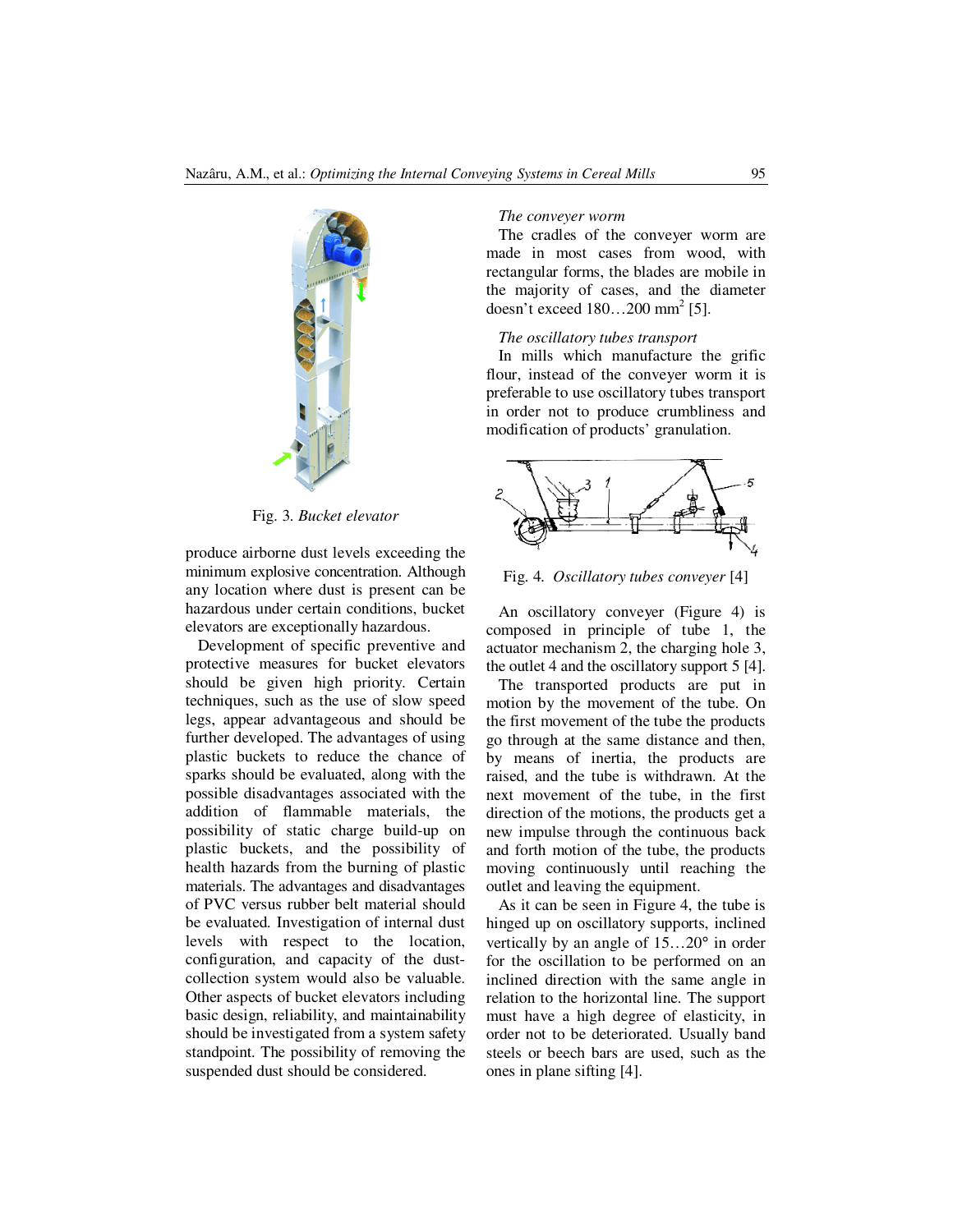#### **2.3. Pneumatic Transport in Cereals Mills**

The conveying of intermediary products obtained from the milling process with the help of air flow is called *pneumatic transport*. The pneumatic transport of products obtained from the milling process gradually supplant for transport with bucket-type elevators and helical conveyers. Pneumatic transport proved to be the most efficient conveyance method for this product category. Among its main advantages the following can be enumerated: the transport, the cooling of the machines, the products as well as the dusting are achieved simultaneously; they intensify the production of sift; lessen the danger of fire; grow the space of circulation; improve the state of products and of installations; lessen the danger of injuring workers; the use of pressure filters triggers the equilibrium of the air inside the building, and during winter the superior mill floors don't need heating [6].

To perform transport in optimal conditions the products need to abide by certain conditions:

• for each line products must be close to the size and specific mass;

• the particles must have approximately the same humidity.

In most cases a pneumatic transport installation consists of the following components: the product receiver, centrifugal air separator, air lock, transportation lines, air main, pressure fan and air strainer.

The consumed energy, in the case of pneumatic transport, is strictly connected to the fan's required power, which creates the necessary air flow for the realization of cereals' transportation through the absorption and lifting through pipelines.

Due to the fact that most milling factories are endowed with pneumatic transport installations, in order for them to be operated certain rules must be respected. The installation adjustment for no-load and in load operation, which is done through the opening of the sliding dampers fan, for the necessary air flow installations has to be performed.

# **3. Hygienic - Sanitary and PSI Norms in Cereal Mills**

From the category of norms and specific rules of milling industry we can mention the sanitary hygiene rules and those of environment pollution, a particular case of protection being the defense against explosions.

## **3.1. Hygienic Rules in Cereals Mills**

The procedures of general hygiene are established by the elaboration of a characteristic program of hygiene and which will refer to: the ground and the location units (the location of alimentary units which must be done as far away as possible from the strong polluted places, the external appearance of buildings; the improvement of the interior aspect of factory, the water supplying of the factory, equipments and technological equipments; transport, the food products; the hygiene of staff and their sanitary-hygienic instruction; the cleaning operations, washing and disinfection become compulsory, distinctly components and organic incorporated within a manufacture unit [2].

## **3.2. The Garbage Removal**

The garbage removal (solid waste with a high potential of physical, chemical and bacteriological contamination of foods, as well as through direct or indirect contact passing through the working surfaces, on tools, equipments, and from the hands of workers on food).

The collection and the removal garbage, is done in vessels with lid which is opened with a pedal, which are lined inside with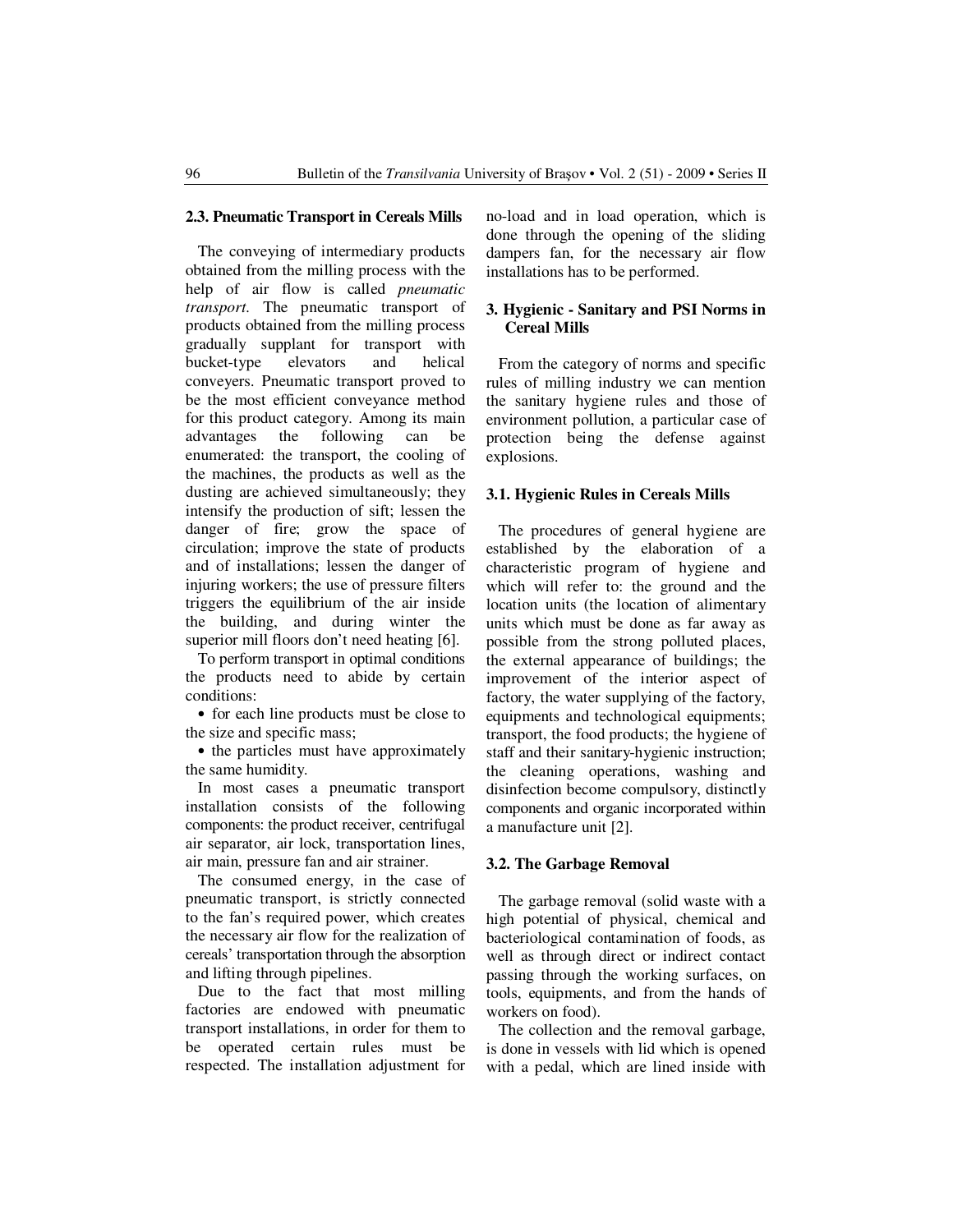tight plastic bags. These are thrown away together with garbage, and the vessels are washed and are disinfected after depletion.

# **3.3. The Properly Washing**

This operation is specific submissive surfaces of the cleanness (for difficult of access places is used the hose with warm water with terminal head narrowed, as good as a feast of long and easy of handled; for demountable equipments is disjointed all the innards components and is washed with different all attention the dishevelment's in which it can remain dirt; For spaces of storage and pulverous equipments - how is the case of the industry of the bakery and milling - don't is used the washing with water but the aspiration of the dusts and erase damp).

# **3.4. Antiexplosive Protected Rules in the Cereals Mills**

Because the milling industry is one of the most exhibited sub industry of food industry to the production of the blasts, this is due to respects the rules considering the of a prevention incidents of this kinds.

Among these rules are enumerated:

• The leakage prevention of dusts from equipments through a construction machines and tight fittings, as well as the compulsory endowment every machines can generate the dusts with systems aspiratory of the dust;

• The realization of tight equipments, operation in depression warned the elimination of the dust outside their;

• The isolation of packing places in the shape of boxes, and if this isn't feasibly, the installation of chimney hoods in right the jobs of thing;

• The avoiding stockade of the bags with flour in the rooms of production, in chief in one with rolls and site;

• Maintain of a exemplary cleanness

through the permanent evacuation of the dust from floors, walls and equipments, on the measure produce this;

• The projection constructions of such the nature that in rooms to don't exists prominent, asperities and pillars, witch favorites the deposit of dust;

• The avoiding of the use of the water in the case of appearing of a little fires, warned the formation of clouds of dusts. The water can used only when the dust is deposited in film, preferred the pulverization from ceiling and the use of fittings type Sprinkler;

• Open the window panes, but matinees closed door, windows from the stairwell and elevator warned the propagation of the fire through these places, in whole room.

To remark that explosion of the mixed air and dust have 2-3 stages. Initially triggers which outbreak initiation the second a blast much more and after short time appears the third blast, all accompanist of a burning.

In take bake of the first tow blasts the burning is in progress quick the fire propagated in direction of the blends of dusts, the flames walk below the effect of the shock waves ale the blasts. The temperature of about 500 ˚C favors spread of front's flames.

The destructive effect of the blasts demonstrated as much through the shock wave, quotient and through heat developed, carry drives to apparition of fires. The phenomena are with noises of different intensities depending on the volume, fineness and concentration of the dust.

The fires from mills propagated with big speeds through openings of doors, gaps between rooms and the planes, arriving apace feather to roof, through the stairwell.

The fires generate before apparition of the blasts are attribute of not open flames. These are still more dangerous as the sources of blast, because diffuse the big amounts of energy and persist much more